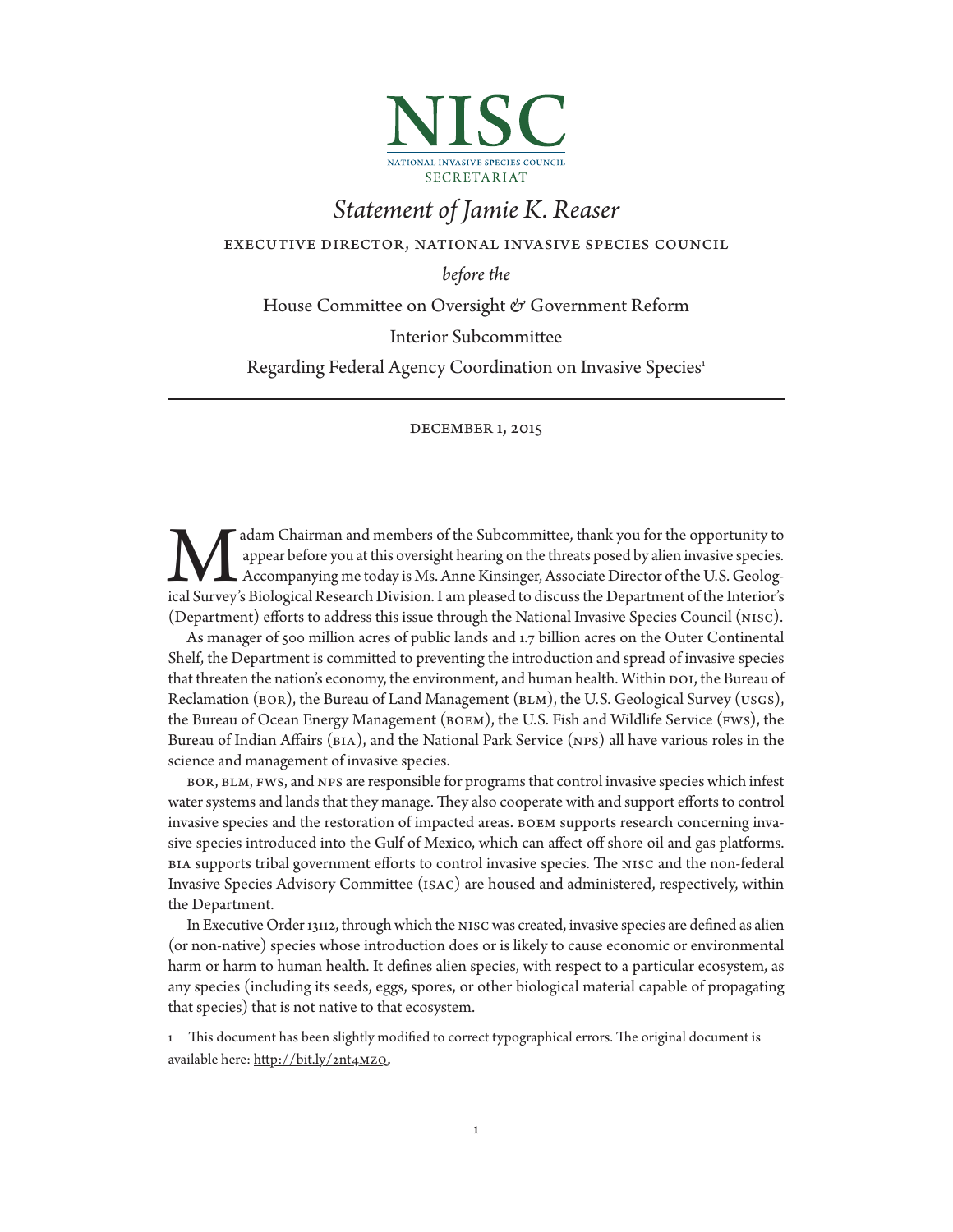Invasive species pose some of the greatest threats to the ecological, economic, and cultural integrity of America's lands and waters. Invasive species are, in large proportion, responsible for the endangerment and extinction of a wide range of native species; the degradation of freshwater, marine, terrestrial ecosystems; and the alteration of biogeochemical cycles. Human, animal, and plant health are compromised by non-native pathogens and parasites, which may be brought into new ecosystems through the introduction of alien vector species.

The impacts of invasive species can drive economic hardship and social instability, consequently placing constraints on the conservation of biodiversity, food and water security, and economic growth. The globalization of trade, travel, and transport is on the rise, and along with that trend comes an increase in the number and types of invasive species that are being moved around the world and the rate at which they are moving. At the same time, changes in land use and climate are rendering some habitats, including some of the best-protected and most remote natural areas, more susceptible to biological invasion.

Unfortunately, numerous invasive plants, animals, fungi, pathogens, and parasites are already well-established within the borders of the United States (U.S.). Some of these organisms arrived hundreds of years ago, while others were introduced within the last decade. Examples of invasive species that have already had substantial impacts in the U.S. include: cheatgrass (*Bromus tectorum*), five species of Asian carp [silver carp (*Hypophthalmichthys molitrix*), largescale silver carp (*H. harmandi*), bighead carp (*H. nobilis*), black carp (*Mylopharyngodon piceus*), and grass carp (*Ctenopharyngodon idella*)], and *Dreissena* mussels, which include zebra mussels (*Dreissena polymorpha*) and quagga mussels (*Dreissena rostriformis bugensis*). Information on these species is included in the latter half of my testimony.

Unless we make a concerted effort to address the formidable challenges posed by invasive species, we will not be able to protect and preserve natural, cultural, historic, and tribal resources; safeguard American citizens and their livelihoods; facilitate new economic opportunities; and build, ecological resilience to natural disasters. The threats posed by invasive species cannot be confined by geographic boundaries; given this, Federal leadership is necessary.

#### the national invasive species council (nisc)

The National Invasive Species Council (nisc) was created by Executive Order 13112 (the 'Invasive Species' Executive Order) on February 3, 1999. The Secretary of the Interior serves as a Co-chair of nisc, along with the Secretaries of Agriculture and Commerce, and oversees the nisc staff. At the time the Executive Order was signed, the Secretaries of State, the Treasury, Defense, and Transportation, as well as the Administrator of the U.S. Environmental Protection Agency were also named as nisc members. Since then, the Secretaries of Homeland Security and Health and Human Services, the Administrators of the U.S. Agency for International Development and the National Aeronautics and Space Administration, and the U.S. Trade Representative have joined the Council.

The Executive Order charges nisc with the following duties:

• Ensure that Federal agency activities are coordinated, complementary, cost-efficient, and effective, engaging with the Aquatic Nuisance Species Task Force (anstf), Federal Interagency Committee for the Management of Noxious and Exotic Weeds (ficmnew), and Committee for Environment and Natural Resources (CENR) as appropriate;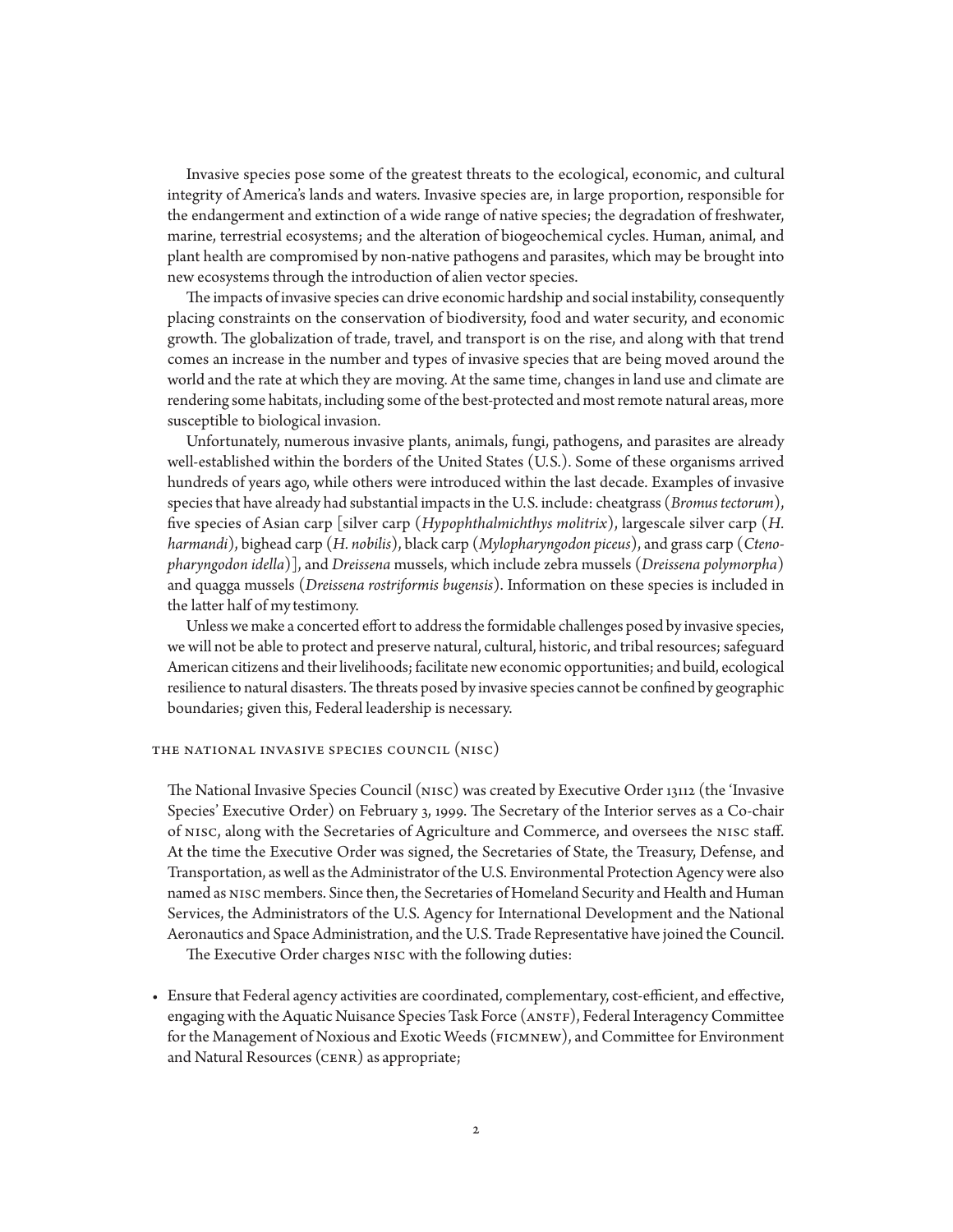- Prepare, coordinate implementation, and report on the achievements of the National Invasive Species Management Plan;
- Encourage planning and action at local, tribal, state, territory, regional and ecosystem- based levels to achieve goals and objectives of the National Invasive Species Management Plan;
- Provide the leadership, coordination, technical advice, and information necessary to facilitate international cooperation in addressing invasive species;
- Develop, with the White House Council on Environmental Quality (ceq), guidance to Federal agencies pursuant to the National Environmental Policy Act (nepa) on the prevention and control of invasive species, including procurement, use, and maintenance of native species as they affect invasive species;
- Facilitate development of a coordinated network among Federal agencies to document, evaluate, and monitor impacts of invasive species on the economy, the environment, and human health;
- Facilitate establishment of a coordinated, up-to-date, information-sharing system that enables access to and exchange of information related to invasive species;
- Develop and recommend legislative proposals through the Co-chairs to the President for necessary changes in authority; and
- Assess the effectiveness of the Executive Order and provide recommendations for improvement, as appropriate.

nisc also manages the non-Federal Invasive Species Advisory Committee (isac), which was also created under Executive Order 13112 to provide expert advice to nisc.

Examples of accomplishments made during the first 15 years of Nisc's operation include the:

- Increase in awareness of the threats invasive species pose to national security and to the core mission of a wide range of Federal Departments and Agencies.
- Enhanced communication and cooperation to address invasive species issues throughout the Federal agencies – from field staff to senior executive level. Numerous inter-agency working groups, committees, and task teams focus on priority challenges.
- Stronger commitments between Federal agencies and states, tribes, and other stakeholders to work together to prevent, eradicate, and control invasive species.
- Provision of expert advice from the more than 100 individuals who have served on isac, which helped Federal agencies advance work on a wide range of complex issues, such as the use of invasive plant species as biofuels.
- Implementation of two National Invasive Species Management Plans containing more than 170 action items in total. A third Management Plan that is focused on high priority actions to further enable nisc member Departments/Agencies is expected to be completed in early 2016.
- Integration of measures to limit the spread of invasive species through use of international agreements, including environmental frameworks and trade agreements.
- International cooperation undertaken to build the capacity of neighboring countries and trading partners to address invasive species within their own borders, thus reducing the likelihood of these organisms being spread to the U.S.

The invasive species issue is dynamic and highly complex. The coordination of the activities of Federal agencies and their collaboration with non-Federal stakeholders to prevent, eradicate, and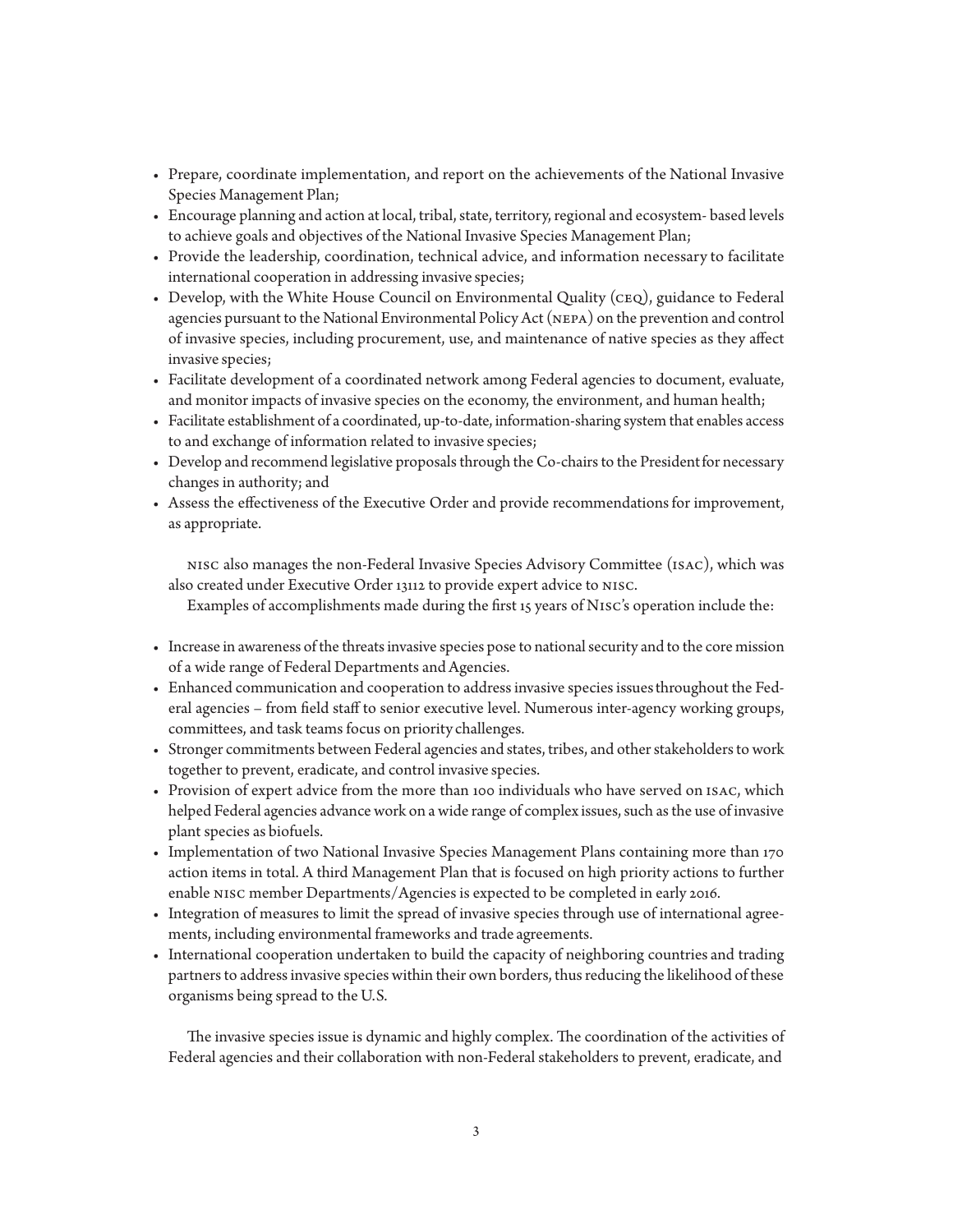control invasive species within the United States and abroad is a substantial challenge. In the two months since I joined nisc as its Executive Director, the Department of the Interior, in conjunction with the other Co-Chair Departments, initiated a process to further build nisc's capacity and strengthen its impact. The process for administering the Invasive Species Advisory Committee (isac) is being streamlined to better focus on national priorities and more targeted outputs. The streamlined Management Plan focuses on a relatively short list of priorities to substantially increase the capacity of nisc member agencies to effectively implement the Executive Order. There is a considerable amount of work before us. I am committed to doing my best to ensure that nisc's leadership results in substantial, on-the-ground progress in our efforts to prevent and manage the adverse impacts of invasive species.

The remainder of my testimony focuses on the work DOI is undertaking, in cooperation with other nisc member Departments/Agencies, to address three well-known invasive species: cheatgrass, Asian carp, and zebra/quagga mussels. The invasive species prevention and management initiatives being implemented in the western sagebrush ecosystem (cheatgrass) and in the Great Lakes region and western waterways (Asian carp, zebra/quagga mussels) are inspiring highly innovative, cooperative problem solving at landscape scales.

#### **CHEATGRASS**

## *The Problem*

The term "Asian carp" refers collectively to a group of five East Asian fish species: bighead carp, black, grass carp, and silver carp. The bighead carp has been cultured and sold in the U.S. as a live food fish product since the early 1980s. Grass carp have been stocked nationally by public and private entities since the mid 1970s as a biological control for nuisance aquatic weeds. They are also cultured and sold as a live food fish product. The black carp has been used is the U.S. since the early 1990s as a biological control agent for snail-borne parasites in commercial aquaculture production ponds. Silver carp, although cultured on a limited basis in the past, are not presently cultured in the United States. The fish are difficult to contain due to their tendency to jump. Asian carp that have escaped their holding facilities or been deliberately released into the wild have quickly spread throughout the Mississippi River basin. Once established in an ecosystem, Asian carp species have thus far proven virtually impossible to eradicate. It is, therefore, crucial to prevent Asian carp from entering their next frontier: the Great Lakes.

Asian carp species represent a primary threat to the health of freshwater ecosystems and their related economies in the U.S. Once established, Asian carp populations can grow fast; adult Asian carp have no natural predators in North America and females lay approximately half a million eggs each time they spawn. The fish can consume up to 20% of their bodyweight per day and grow to over 100 pounds.

By consuming large amounts of plankton (the foundation of the aquatic food chain), Asian carp outcompete native aquatic species in areas of Upper Mississippi River basin, and Ohio River basin and tributaries (e.g. Missouri River and Tennessee River). Asian carp species currently impact districts of the Upper Mississippi River National Wildlife and Fish Refuge administered by the fws across multiple states. They potentially threaten areas of Mississippi National River and Recreation Area and the St. Croix National Scenic Riverway administered by the National Park Service (nps). Prevention and early detection efforts are critical for these areas.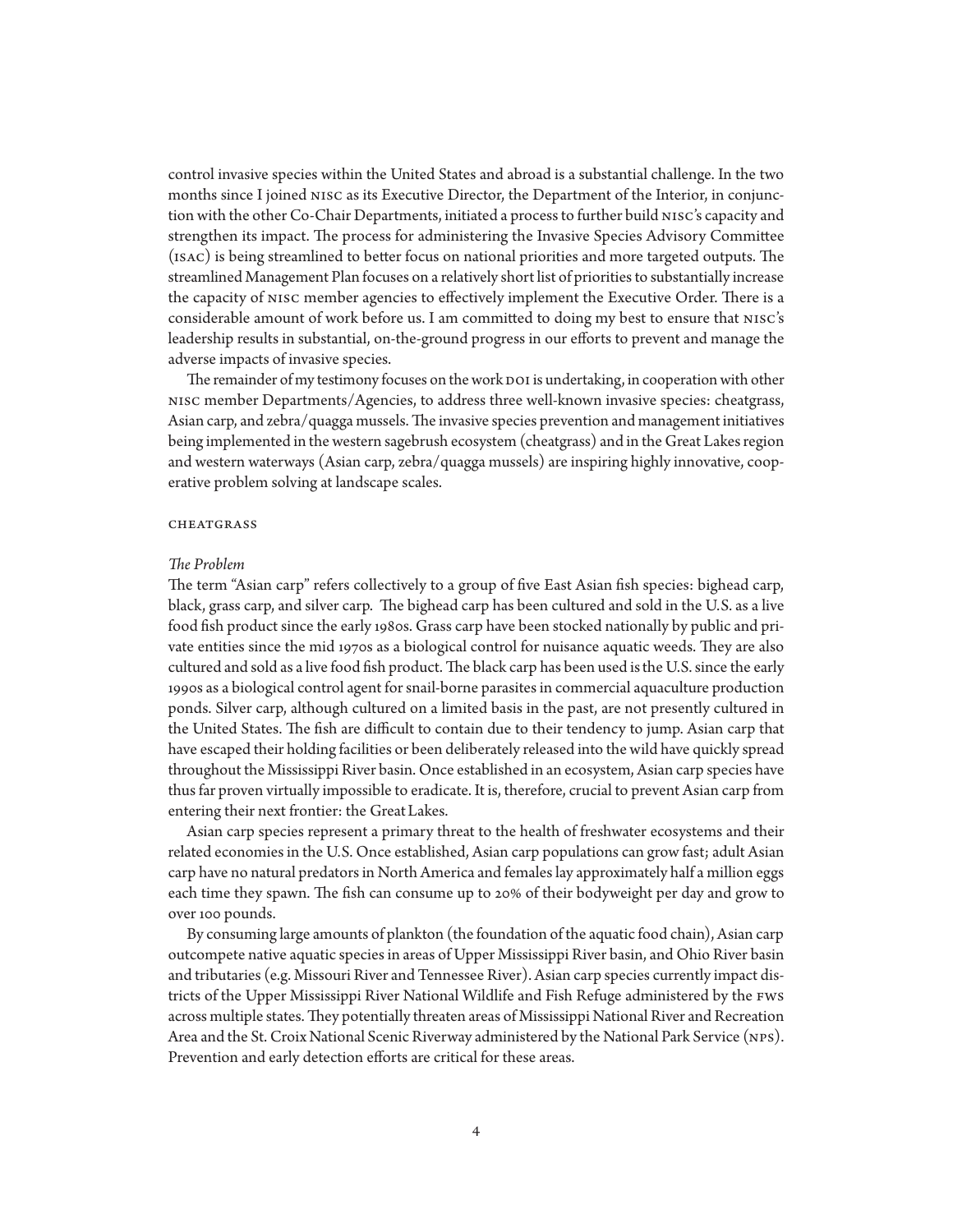The huge, hard-headed silver carps also pose a threat to boaters and industries dependent on boating. When startled by boat engines, the fish will leap out of the water, often causing injuries when they collide with people.

## *The Department of the Interior's Response*

Bighead, black and silver carp are listed as injurious wildlife under the Lacey Act (18 usc  $42$ ) and may not be imported into the U.S. or transported alive across state lines. Through the fws, the Department enforces these prohibitions. In addition, the fws works with federal and state agency partners to implement a national strategy and a Great Lakes-specific Asian carp strategy. *The Man*agement and Control Plan for Bighead, Black, Grass, and Silver Carps in the United States (National Plan), completed in 2007, serves as a plan for the eradication of Asiancarp in the wild. The *Asian Carp Control Strategy Framework* (Framework), created in 2010 and updated annually, establishes goals to reduce or extirpate existing Asian carp populations, minimize impacts of those populations, contain the expansion of such populations, prevent future introductions, educate the public, and conduct necessary research.

In keeping with the Water Resources Reform and Development Act (WRRDA) of 2014, the FWS, in coordination with the NPS, USGS and other non-DOI partners (e.g., U.S. Army Corps of Engineers; usace), leads multi-agency actions to slow, and eventually eliminate, the spread of Asian carp in the Upper Mississippi River Basin and Ohio River Basin and tributaries. To date, collective actions to address Asian carp have included provision of technical assistance, coordination, best practices, and support to state and local governments engaged in activities to decrease and eventually eliminate that threat, and where possible leverage previous work conducted under the Asian Carp Framework. Examples of additional activities include:

- Implementation of an environmental deoxyribonucleic acid (eDNA)-based early detection and monitoring program for Asian carp in the Great Lakes, Upper Mississippi River, and Ohio River basins.
- Distribution of funds to state partners via cooperative agreement to support state led Asian carp prevention, early detection, monitoring, and control efforts under approved State Aquatic Nuisance Species Management plans.
- Development of integrated pest management tools (e.g., barriers, fish-targeted pesticides, biological control agents, attractants), molecular tools (e.g. eDNA markers) for near real- time detection and risk assessment, models to assess risk of Asian carp spawning and to better target control efforts.

## zebra/quagga mussels

## *The Problem*

Zebra and quagga mussels, collectively referred to as Dresseinid mussels, are small, but formidable aquatic invaders. Although different species, they are virtually identical, both physically and behaviorally. Originally from Eastern Europe, these mussels were picked up in the ballast water of ocean-going ships and brought to the Great Lakes in the 1980s. Within just ten years, they infested all of the Great Lakes.

Zebra and quagga mussels have a wide variety of impacts. They harm native fish populations by stripping the food web of vital plankton, their shells litter beaches, and they can attach to boats, obstruct water intake pipes, and other structures. Zebra and quagga mussels promote water clarity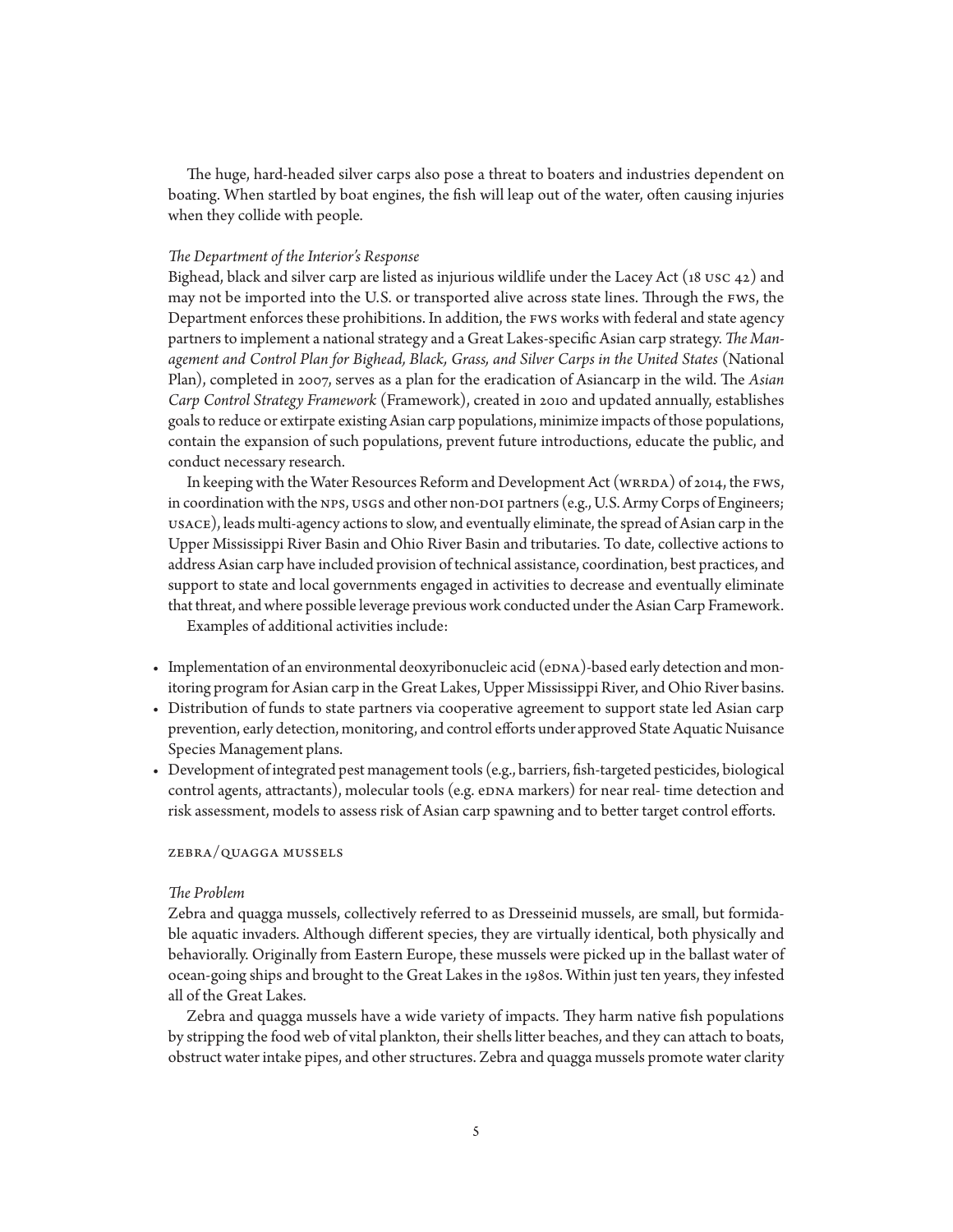by filter feeding; however, in doing so, enabling sunlight to penetrate to the lake bottom where it led to enhanced plant growth which in turn fosters deadly algae blooms. When algae foul beaches and dissolved oxygen levels in water drop, botulism outbreaks may occur. In the last decade, botulism has killed countless fish and tens of thousands of aquatic birds. The collective impacts cost the Great Lakes economy billions of dollars a year in damage.

Since their original introductions, quagga and zebra mussels have spread to 29 states by hitching rides on boats being transported between the Great Lakes and Mississippi River Basins. Artificial channels, such as the Chicago Area Waterways System (caws), have facilitated the spread of invasive species. Thus far, these mussels have proven impossible to fully eradicate once they are established. It is difficult to identify methods to control zebra and quagga mussels that do not adversely impact native species.

Nine National Wildlife Refuges currently are known to have zebra mussels. The nps has ten units with established Dresseinid mussels (including zebra mussel or quagga mussels) in them. The bor experiences buildup of zebra mussels in infrastructure used to transport water.

Beginning in  $FY2014$ , the NPS made \$2 million per year available for quagga / zebra mussel management in nine western parks. Two of these parks [Glen Canyon National Recreation Area (nra) and Lake Mead nra] are running one of the largest mussel containment programs in the country with the assistance of fws funding. The remaining seven parks have used their portion of funds to establish mussel prevention programs.

#### *The Department of the Interior's Response*

Recognizing the threat of aquatic invasive species to U.S. waters, Congress passed the Nonindigenous Aquatic Nuisance Prevention and Control Act (nanpca) in 1990. nanpca listed zebra mussels as injurious wildlife under the Lacey Act  $(18 \text{ usc } 42)$ , and the work conducted under this act has slowed the spread of both zebra/quagga mussels. It continues to foster collaborative problem solving across the much of the U.S.

Coordination of Federal and state efforts to address aquatic invasive species is largely conducted through the Aquatic Nuisance Species Task Force (ANSTF), which was authorized through NANPCA and is co-chaired by the fws and the National Oceanic and Atmospheric Administration (noaa). All DOI Bureaus are Task Force members. Under the Task Force, 42 states have developed Task Force-approved state or Interstate Aquatic Nuisance Species Management Plans and a Quagga/ Zebra Mussel Action Plan  $(Q/ZAP)$  has been developed to address this issue in the western states. The Department, through the fws, provides limited funding through Federal appropriations for implementation of these plans.

Examples of additional DOI actions to prevent further impacts of these mussels in public waters and on public water infrastructure, include:

- Coordination of programs to inspect and decontaminate recreational boats, as well as to educate stakeholders on the dangers of transporting zebra mussels and ways to prevent their spread.
- Development of control technologies (*e.g.*, spawning inhibitors, microparticles), optimizing deployment of molecular detection tools, producing distribution maps, and investigating ecosystem impacts of invasive mussels.
- Leadership of the Invasive Mussel Collaborative, a cooperative initiative to facilitate information exchange, develop joint integrated pest management approaches, and coordinate communication and outreach activities.